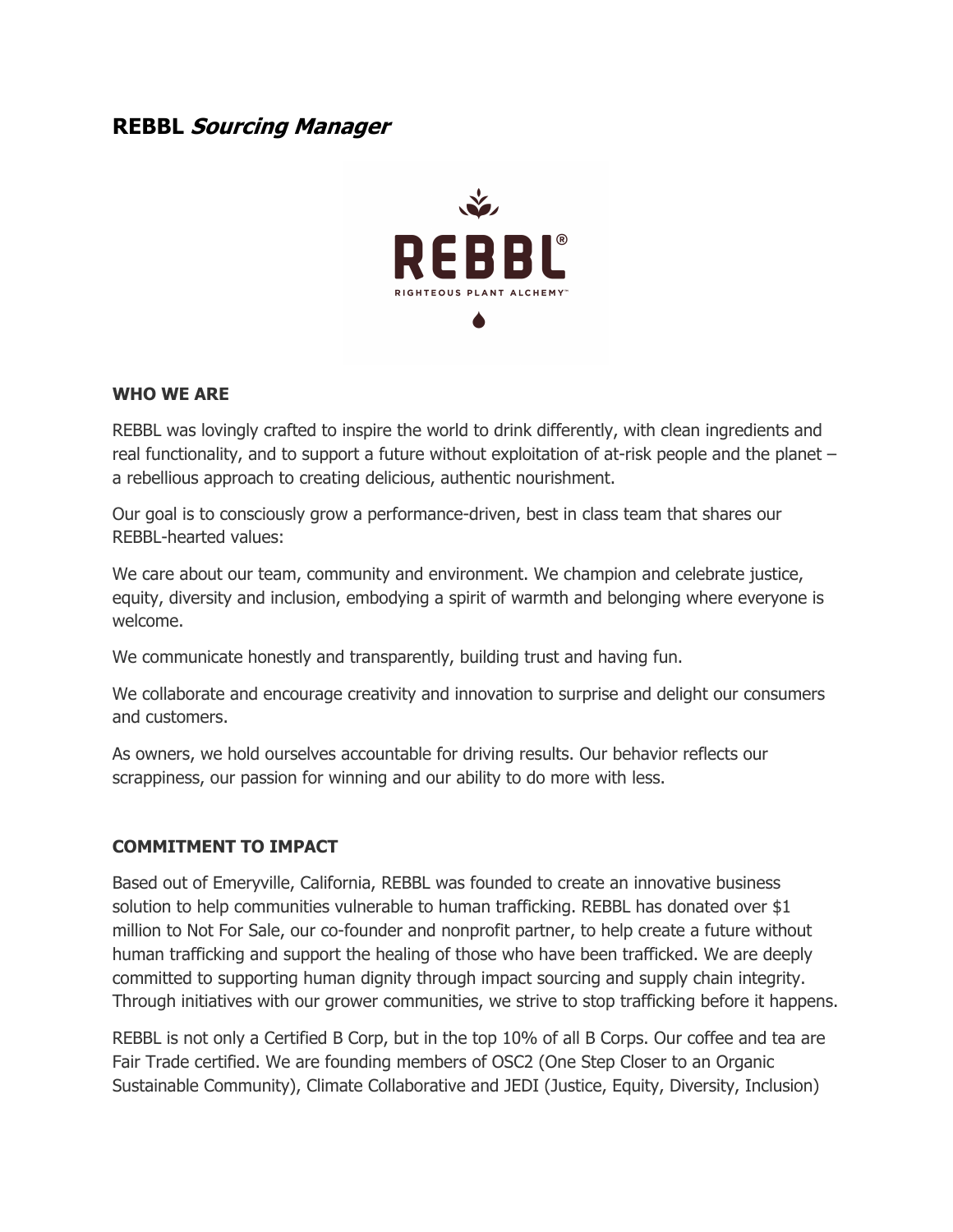Collaborative. For more information on REBBL's impact initiatives, see our Impact Report (2018) and documentary REBBL With A Cause.

## **POSITION**

As we continue to grow, we are seeking a **Sourcing & Procurement Manager** to join our team in a full-time, long term role. This position will interact cross functionally primarily with R&D and Finance and report to the SVP of Operations.

### **KEY ROLE RESPONSIBILITIES**

- Supplier partnerships Maintain and develop current and new vendor relationships. Manage supplier onboarding including documentation in conjunction with quality manager. Develop secondary sources with cross functional alignment with R&D and Supply Chain.
- Negotiations and Contracts Lead negotiations and develop action plans for the full impact: direct and indirect spends, Ethical, climate and other impacts for full cross functional consideration.
- Procurement purchase all materials and maintain uninterrupted supply of ingredients and packaging while optimizing use of working capital
- Ethical Sourcing Improve and develop ethical sourcing assessment supporting REBBL goals
- COGS Own both negotiated and spot costs for packaging and ingredients and deliver on COGS / Financial company goals. Continually drive savings through managed sourcing controls.
- Innovation to Commercialization support Coordinate with and support the Product Development team with current and pipeline innovation needs (ingredients, research projects, managing timelines). Support onboarding of ingredients, maintenance of NetSuite database to support commercialization and rollover of supply management to the supply and quality team.
- Ensure that contracts align with the REBBL Impact Purchasing Process and the REBBL Code of Conduct
- Other duties as assigned

### **EDUCATION AND EXPERIENCE**

- Bachelor's Degree in Finance, Sustainability, Business or related field
- 2 years sourcing and procurement experience in a Food & Beverage environment is preferred
- Netsuite experience preferred

#### **WHO YOU ARE**